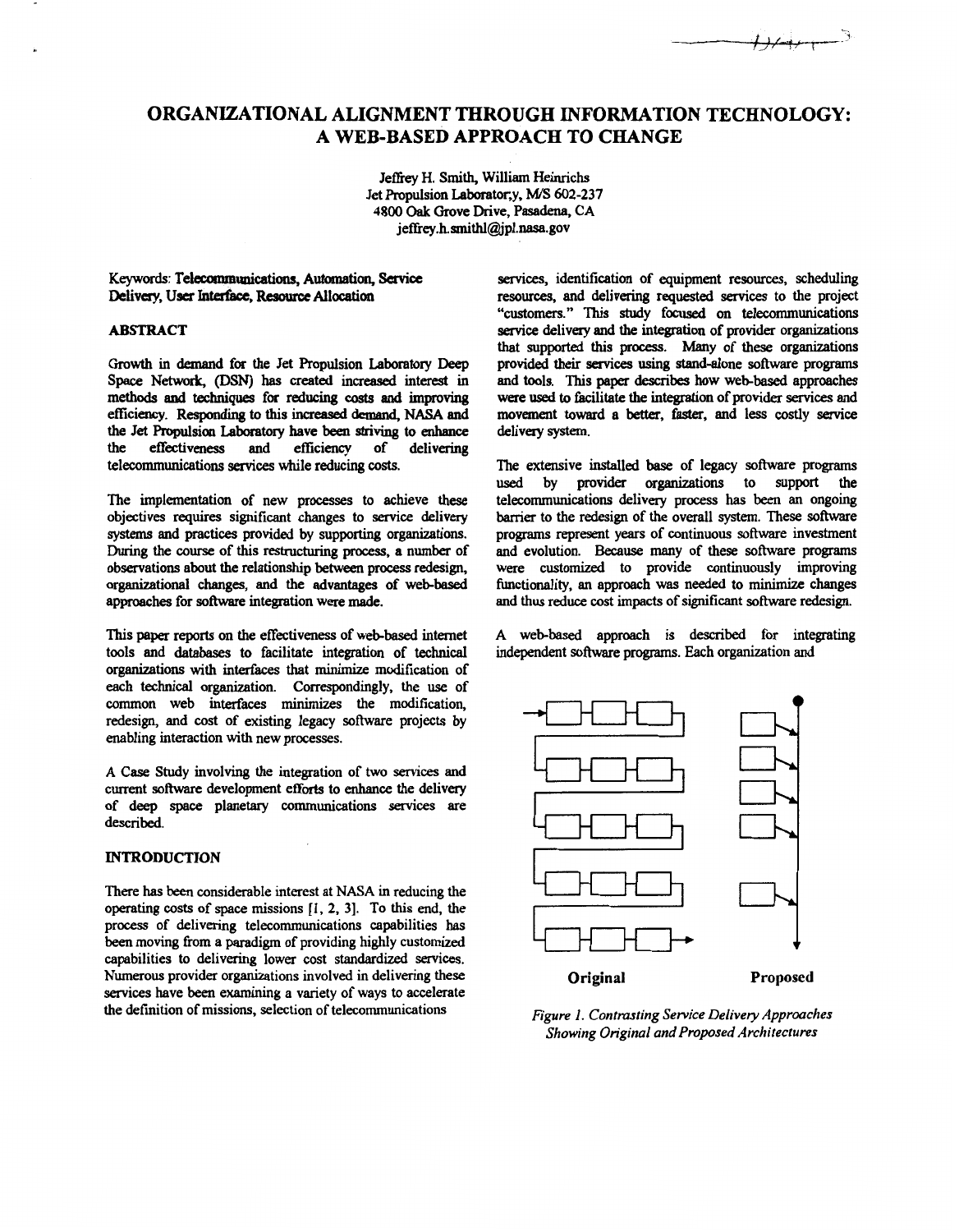**soRware** program had **individual** requirements **and products incompatible with automated information technology** *systems.*  Resulting legacy software designs were generally stand-alone **and isolated** fiom other programs. **Furthermore, each**  program was part of a series process that could not proceed in **a timely Won until each subtask** was **completed. This**  created a labor intensive, slow, and cumbersome process for *customas* who **spent much** of their **time waiting for all the relevant project information to** be ''passed **around" and for**  the *system* **to catch up** *or* **clear the** latest **changes.** 

The challenge was to transform the focus on each of these **organizations** and **their software** programs **from a development perspective** to **a "service" perspective with a socketdriven** interface **for** *each* **tool** to **interact with the**  larger *system.* **Figure 1 presents a simplified view of** the original system and the proposed web-based system.

#### **REDESIGNING** THE **DELIVERY OF PLANETARY TELECOMMUNICATIONS SERVICES: CASE STUDY**

**The end-bend** progress **of a service request is illustrated in Figure 2. Within** the **original service delivery** process, technical provider organizations and their software programs **interacted with each other via electronic mail or telephone** to **identify the analysts;** initiate **the required analyses; schedule**  and perform the work; and deliver the results to the customer **and other providers. The old process involved** *passing* **a host of documents, data files, voice. and electronic messages back**  and **forth among numerous providers.** 

**Streamlining the process** was **aimed at simplifymg and focusing the minimum required information to deliver service**  into a web-accessible database that could be processed **through the life cycle of a service request. More importantly, the collection of information into a service request provided a container for viewing of all relevant information and** status **of a request by all interested parties.** 

**is beyond the scope of this paper. However, a Case Study is presented for part of the process that illustrates the** concepts **and observations of this paper.** 

**The Case Study described herein redesigned 2 parts of the service request process by emphasizing each provider's specific services and** products **and standardizing those**  products via a web-based interface. Figure 2 displays the life **cycle of a service request. During the service** request **life cycle, modifications and increasingly detailed information are**  added **to the request. At each step in the** process, **numerous quantities of data and analysis** produds **are xchanged**  between **a variety of** sources. **The complexity,** magnitude, **and frequency of** data **flows increases as the time approaches for delivery of the tracking** *service.* 

**Provision of planetary telecomunications** *services* **typically**  begins with definition of the mission phases, events, and service requests. Examples include launch, cruise, Examples include launch, cruise, **maneuver, encounter, landing, and other** types **of phases. The Resource** Mapper **Service translates customer service requests into allocated equipment sets that will deliver the service. The Resource** Mapper **sofhvare requests Telecom Service to complete its function. The Telecom Service analyzes the performance of the** *spacecraft* communications **system and the ground** (Earth) **antennas** to **determine which ground equipment sets are capable of delivering the customer's requested service.** 

**The Resource Mapper service contains information about available equipment items while the Telecom service analyzes the link** between **the** spacecraft **and the ground antennas to determine whether communication is feasible. These services are delivered in 3** general **steps:** 

- **Step 1. Customer selects** *service* and **technical parameters**
- **Step 2. Resource Mapper Service identifies candidate equipment sets**
- **Step 3. Telecom Service filters out infeasible equipment**  sets



A full description of the end-to-end service delivery process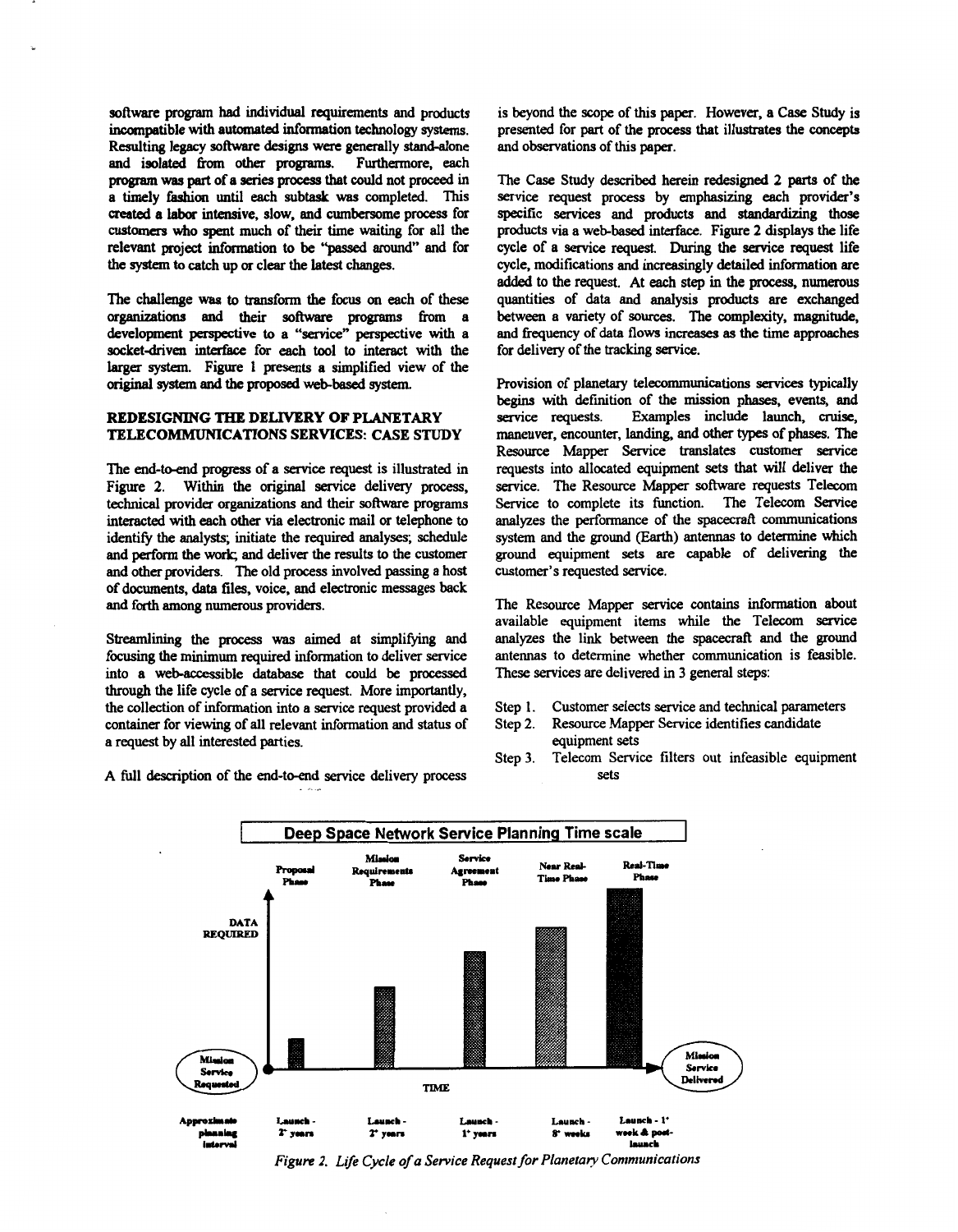At Step 1, telecommunications services are mapped to multiple technical parameters used to characterize performance (Table 1). The parameters are stored in a webbased mission and asset database for access by mission users and other service providers.

*Service* selection parameters are used **as** inputs to the Telecom *service* link budget analysis model **[4].** The *service*  selection parameters **are** augmented by technical parameters that characterize the performance of a suite of ground antennas **[SI. These** technical parameters are also **stored** in the mission and assets database.

| <b>Service Selection Parameters</b>           | Units                |
|-----------------------------------------------|----------------------|
| Radio frequency band                          | X, S, Ka             |
| Spacecraft transmitter/receiver<br>frequency  | MHz                  |
| Distance between Earth and the<br>spacecraft: | km                   |
| Elevation angle of the ground antenna         | degrees              |
| Weather condition assumption                  | Attenuation<br>model |
| Command data rate (Maximize)                  | Bits per second      |
| Spacecraft antenna gain                       | dB                   |
| Spacecraft system noise temperature           | Degrees Kelvin       |
| Spacecraft antenna-related losses, dB         | ldВ                  |

**Step 2** identifies equipment *sets* required to complete the communications link. Technical parameters affiliated with each of the equipment items are **also** stored in the mission and assets database. The Resource Mapper connects each of the feasible antennas to a string **of** support equipment required to complete the telecommunications link. For example, if the signal is to be transmitted to a spacecraft, there are numerous transmitters available for allocation. If the signal is to be received from the spacecraft, there are numerous receiving antennas on the ground that may be used. The Resource Mapper identifies equipment sets capable **of**  providing the requested service subject to the constraints of equipment performance, availability, and customer specifications. The intersection of the service requirements, feasible antennas, and associated equipment *sets* are feasible equipment *sets* capable of providing the requested service. The Resource Mapper Service is hosted on a Windows NT<sup>®1</sup> Server PC using Java J++.

In Step **3.** the Resource Mapper Service requests Telecom Service to filter the equipment sets into feasible sets for delivering the requested telecommunications services. The Telecom Service is composed of numerous software models

using the MATLAB $^{\Phi2}$  language, various data files, and a host of performance data for the ground-based antennas. The entire Telecom *Service* system of over loo0 files is hosted *on*  a UNIX platform run in batch **mode.** The inputs to the Telecom Service are the parameters in Table 1 **passed** via the Service Request and the trajectory files created for the mission (by another *service).* The output of the Telecom Service is a Data Rate Capability File (DRCF) containing the forecasted performance **for** each candidate ground antenna over a range of communication data rates for specified *start*  Developing an interface between the Resource Mapper Service and Telecom *Service* was initially viewed **as** an "impossible" task. However, the functional interaction between the services was facilitated using a number of web-based approaches. These included automated analysis tools, on-line databases, and intra-network-based user interfaces.

## **APPROACH**

The approach **of this** study used web-based browsers, databases, and software wrappers to simplify the integration of dissimilar organizations and software programs. It was clear at the outset, that ground **rules were** needed because the redesign of the sexvice delivery *system* was taking place under a reduced budget environment-significant rework of existing software and development of major software *startups*  was not practical. *As* a result, the aim was to bring existing technologies to bear on the solution approach. Rather than redesigning the Resource Mapper or Telecom *services* to adapt to a new process, the objective was to provide an infrastructure to enable these (and other) varied services to provide their products with minimal changes.

The systems integration problem was complicated by the presence of multiple, dissimilar computer platforms and operating **systems** using different computer languages. After extensive review, a two-phase approach was identified that would enable the project to meet its requirements without significant new developments.

In the first phase, web-based browser and database technologies were used to integrate the non-homogeneous information systems in different provider organizations. Different platforms would interface with **a** server-based mission and assets database providing one center for information-a Service Request. This database contains various data files, database tables, and database systems maintained for all users to access via independent browsers. The plan for Phase **2** involved using software to "shrink wrap" the object models of each independent provider software program, allowing them to interact with the mission and assets database. The use of Component Object Model technologies was viewed **as** a long-term goal for evolving software [6]. While the large quantities of legacy software were viewed as an obstacle to COM technologies, the *use* of interface wrappers would provide a bridge to future COM capabilities. Once each individual service was wrapped in a

<sup>&</sup>lt;sup>1</sup> Microsoft Corporation

<sup>&</sup>lt;sup>2</sup> MathWorks, Inc., Natick MA.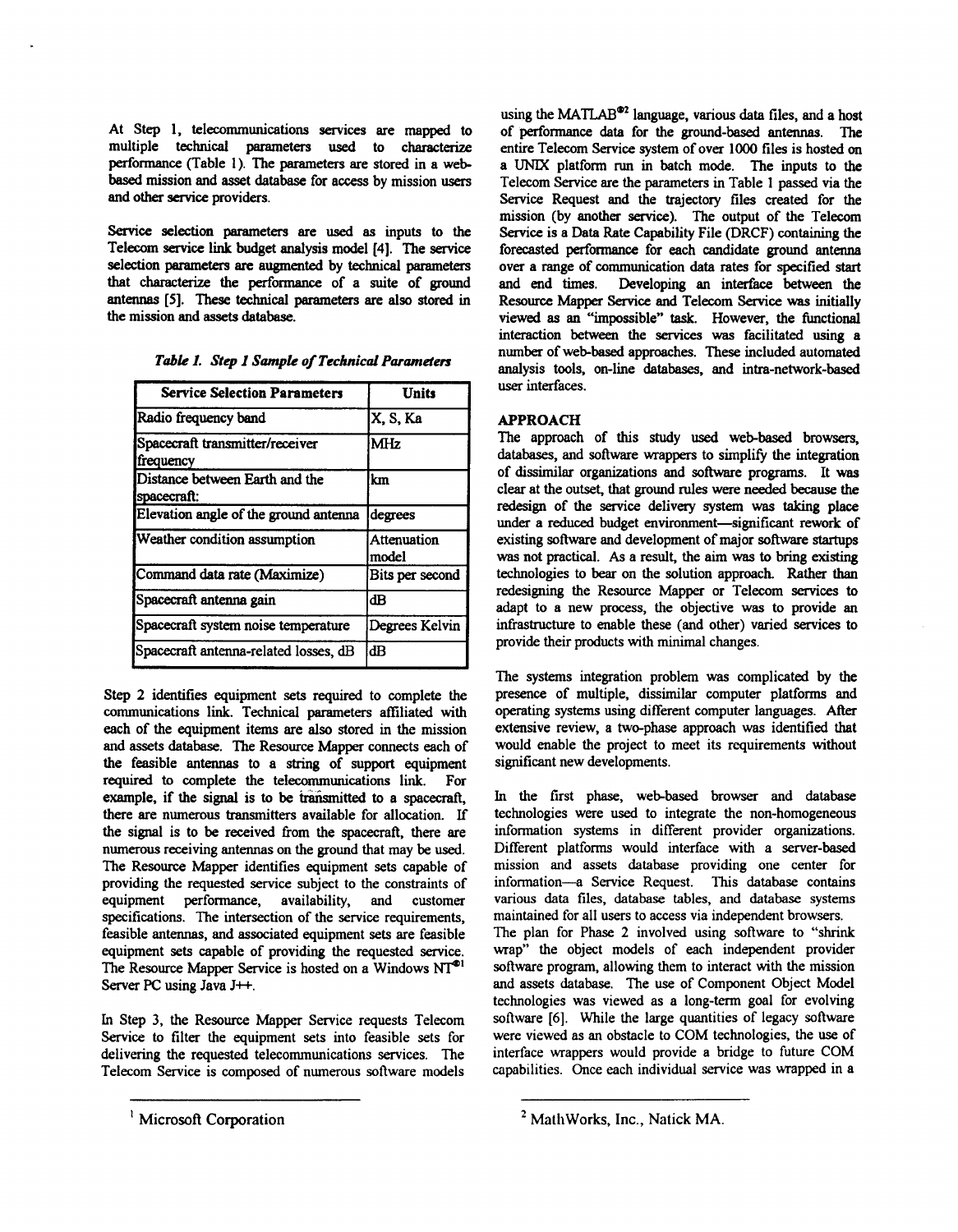workable interface, a future COM module would **be**  developed to interact with the wrapper interfaces.

The approach in **this** Case Study was aimed at developing a wrapper for the Telecom Service to interface with objects in the Resource **Mapper.** 

After reviewing the input and output requirements **of** the two *services,* the **complexity of** the Telecom Service modules, and development **of** requirements **for** the Resource Mapper Service, the approach shown in Figure 3 was developed.

The central file **for** the interface between the two *services*  was *the* Data Rate Capability File (Table **2).** Each mission completing a Service Request would have a nominal DRCF that would **be** updated periodically **as** the mission progressed through its development phase. Rather than repeatedly call *the* Telecom Senrice **for** every change in a Service Request, an automated **procedure** was developed to update the DRCF when changes were **made. As** a background process, the Resource Mapper Service revises the Resource Mappings in *response* to *changes* to the DRCF. **A** dynamic linked library was developed to interface the Resource Mapper Service with the DRCF file.



Figure 3. Case Study Architecture

In the future, it is anticipated that additional capabilities will be added in **order** to update inputs from the Service Request, the Resource Mapper, **or** from the Telecom Service.

### **RESULTS**

*After* the DRCF file was incorporated into the interface between the two *services,* the advantages of automating the transfer of infonnation between providers became apparent. Linkages were then established between the Telecom Service and the mission and **assets** database. The trajectory files containing fundamental infonnation used by the Telecom Service could also **be** accessed by other provider organizations. These providers included organizations responsible for View Period Services, Mission Planning *Services,* Navigation Services, and Spacecraft Design *Services.* This added connectivity significantly reduces the

traflic required to send multiple copies of these files in various formats to other providers. Much of this traflic **hag**  been **response** to changes by one **or** more of the other providers. Thus, single changes often rippled through the entire system **as** each provider acquired the latest version **of**  each data set. **Instead** of constantly passing a variety of obsolete versions, **these** services could be wrapped in an interface to enable **access** to the latest version of the data.

**An** additional benefit was the potential reduction in *cost* of maintaining the Telecom Service by enabling the capability to *8ccess* the performance parameter data directly from the mission and **assets** database where the parameters are **maintained.** Many **of** the hundreds of data files required by the Telecom *Service* contain manually copied values from the database's original source-a series of technical manuals and documents **[SI.** The need to review and update these data will be eliminated by directly *accessing* the latest on-line values of the parameters.

### **DISCUSSION** AND **OBSERVATIONS**

The use of web-based software technologies to facilitate integration of technical organizational processes was demonstrated in the study. The use of interface wrappers for interacting with dissimilar computer architectures, operating systems, and software tools, proved beneficial on both sides of the interface. The requestor of Telecom service was able to view a simple set of inputs and outputs while the provider of service could focus on their service without the necessity of developing burdensome interfaces or rewrites to their code.

The process of wrapping inherited legacy software to interface with newer object models was viewed **as** the next logical step in the development of a service-based planetary telecommunications system. **A** key advantage of **this** process is the ability of each component to evolve at individual rates subject to varying requirements and budgetary constraints.

The next logical *step* is the development of standardized interfaces for software communication. Defining COM and XML. interface **standards** enable concurrent software development efforts and focusing on internal process improvements versus revising outputs to meet new customer requests.

In closing, a number **of** observations were drawn:

#### Process Observations

- *0* Each service provider should clearly define its products, required inputs, and schedule
- *0* Functions hould be integrated and combined where overlaps exist
- *0* Simplify multiple versions of basic services to focus on appropriate process owners and reduce duplication
- *0* Processes should be modified (if possible) to remove barriers to automation
- 0 Emphasize concurrence versus approval where possible to enhance efficiency of service request throughput time

# Web-Related Observations